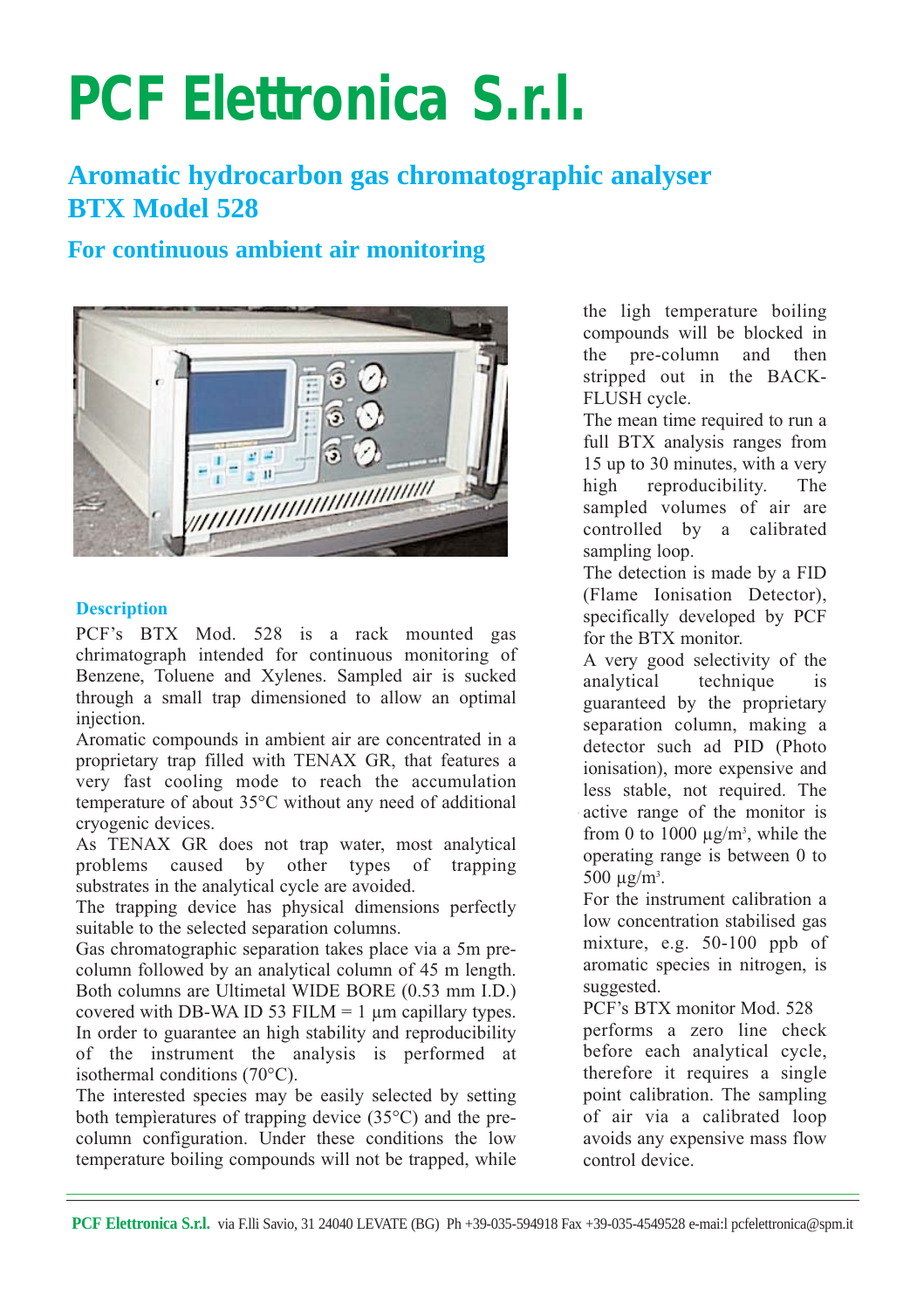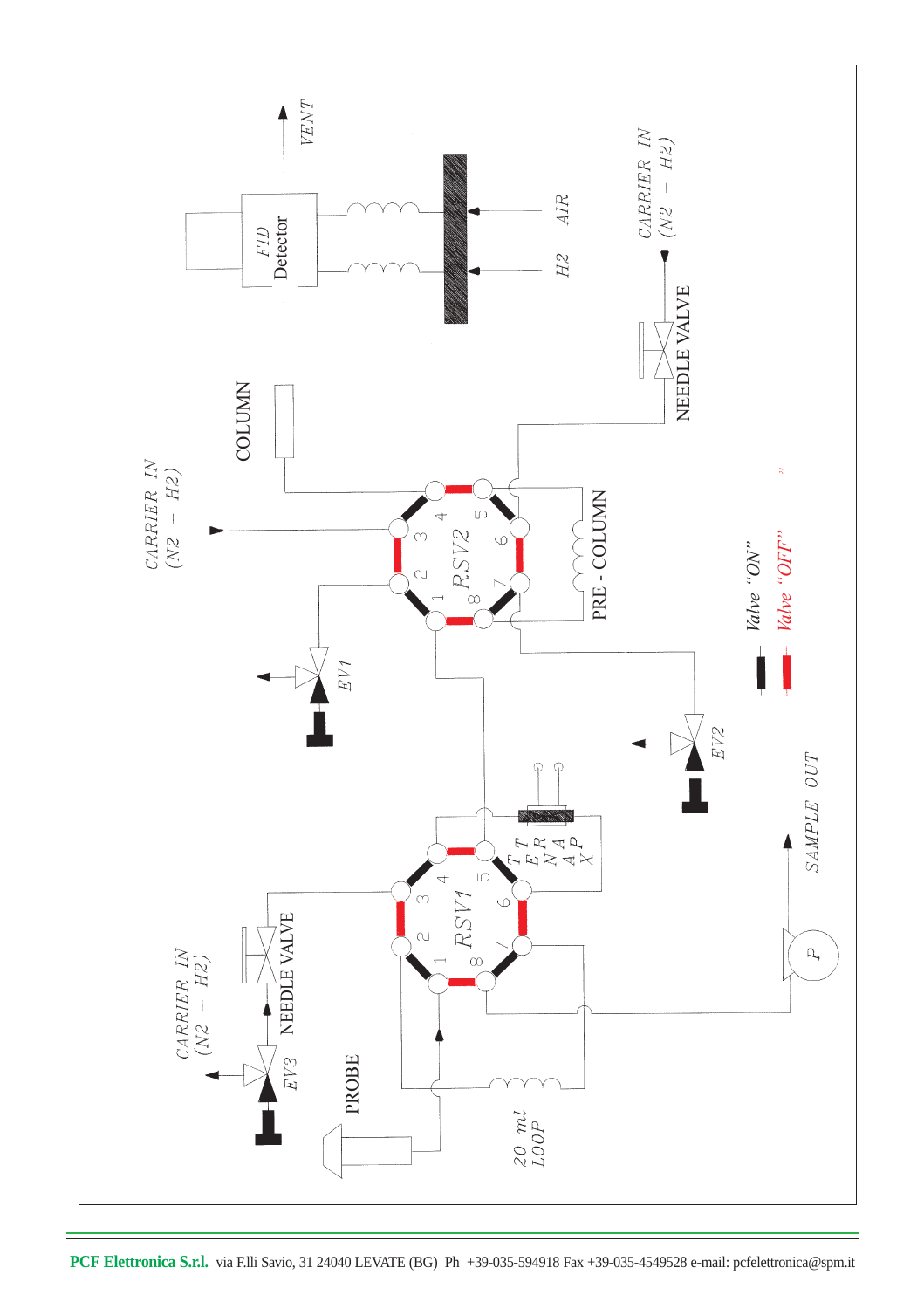A special industrial software package has been developed that manages the chromatogram, calculates actual concentration values and does data reporting and storing.

The conversion between electrical signal and concentration values is carried out through response factors that makes the results more reliable with respect to other integration modes for the calculation of concentration.

At the end of the analysis, via a RS 232, data may be transferred to PC, for further data and instrument status management.

The graphic display as well as LEDs that indicate the working mode of the monitor, i.e. ON/OFF, calibration or sample analysis mode are located on the front panel. Further LEDs indicate alarm conditions, e.g. carrier, hydrogen and/or air low pressure.

All these alarms and controls are available on the PC video.

Dimensions are intended for installation in a 19'' (5 units) rack. The instrument is suitable to be installed in existing monitoring cabins as well as integrated in air quality monitoring networks.

Via in built analogue outputs the monitor may be easily interconnected to commercial data logger and/or digital or line recorders.

#### *TECHNICAL SPECIFICATIONS*

| - Sampled volume               |          | : 10-100 ml of air                                              |
|--------------------------------|----------|-----------------------------------------------------------------|
| - Detector                     |          | : proprietary FID (Flame Ionisation Detector)                   |
| - Measuring signal             |          | : direct or corrected for calibraton values                     |
| - Ranges                       |          | : 0-500 $\mu$ g/m <sup>3</sup> and 0-100 $\mu$ g/m <sup>3</sup> |
| - Background noise             |          | : $\leq$ 0.05 µg/m <sup>3</sup>                                 |
| - Lower Detectable Limit (LDL) |          | : 0.1 $\mu$ g/m <sup>3</sup>                                    |
| - Interference equiv.          |          | : $< 1 \mu g/m^3$                                               |
| - Zero drift (24 hrs)          |          | : corrected automatically at every cycle                        |
| - Span drift (24 hours)        |          | $: \leq 1 \mu g/m^3$                                            |
| - Measuring cycle              |          | : 15 minutes                                                    |
| - Response time                |          | : 15 minutes                                                    |
| - Linearity                    |          | : better than 1% full scale                                     |
| - Precision                    |          | : $\pm$ 0.5 µg/m <sup>3</sup> benzene equiv.                    |
| - Sample flow rate             |          | : 500 ml/min                                                    |
| - Instrument configuration     |          | : Via key board on front panel                                  |
| - Operating temperature        |          | : 0-40 $^{\circ}$ C                                             |
| - Display                      |          | : 640 x 200 pixel LCD graphic display                           |
| - Analogue outputs             |          | $: 0-1/5/10$ Vdc and 4-20 mA for each component                 |
| - Digital I/O                  |          | : 50 pin connector for 12 opto-isolated digital signals         |
| - Serial output                |          | : 9 pin connector, configured for a 24 or 80 column printer     |
| - Serial connection            |          | : RS 232 for local or remote connection                         |
| - Services                     | Hydrogen | : 30 ml/min.                                                    |
|                                | Air      | : 300 ml/min.                                                   |